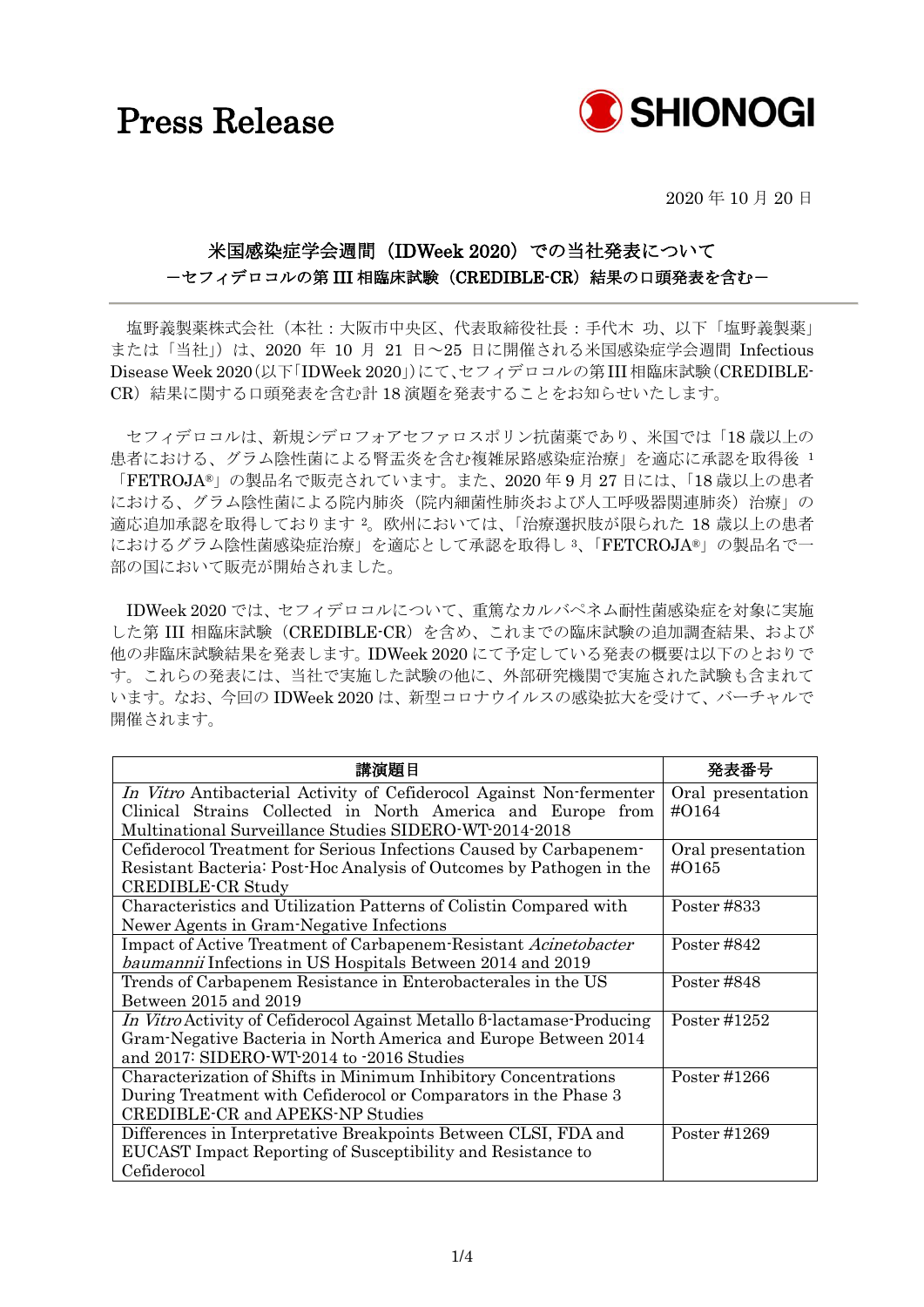## Press Release



| 講演題目                                                                                                                                                                                                                                 | 発表番号         |
|--------------------------------------------------------------------------------------------------------------------------------------------------------------------------------------------------------------------------------------|--------------|
| Efficacy and Safety of Cefiderocol and Best Available Therapy in<br>Patients with Serious Infections Caused by Cabapenem-Resistant<br>Gram-Negative Infections: Results of the Pathogen-Focused Phase 3<br><b>CREDIBLE-CR Study</b>  | Poster #1271 |
| Outcome of Patients with Gram-Negative Bacteremia from Phase 2<br>and Phase 3 Clinical Trials of Cefiderocol, a New Siderophore<br>Cephalosporin                                                                                     | Poster #1285 |
| Safety Profile of the Novel Siderophore Cephalosporin Cefiderocol in<br>Randomized Phase 2 and Phase 3 Clinical Studies of Serious Gram-<br><b>Negative Infections</b>                                                               | Poster #1292 |
| Cefiderocol Population Pharmacokinetics and Probability of Target<br>Attainment in Plasma and Epithelial Lining Fluid in Patients with<br>Pneumonia, Bloodstream Infection/Sepsis, or Complicated Urinary<br><b>Tract Infections</b> | Poster #1302 |
| Intrapulmonary Pharmacokinetics of Cefiderocol in Hospitalized and<br>Ventilated Patients Receiving Standard of Care Antibiotics for<br>Bacterial Pneumonia                                                                          | Poster #1311 |
| Pharmacokinetic/Pharmacodynamic Analyses of Cefiderocol in<br>Critically Ill Patients                                                                                                                                                | Poster #1316 |
| Molecular Profile of 6-Lactamase Genes and Siderophore-Dependent<br>Iron Transporter Genes of Cefiderocol High MIC Isolates from<br><b>SIDERO-WT Studies</b>                                                                         | Poster #1452 |
| Potential Mechanisms of Cefiderocol MIC Increase in<br>Enterobacterales in In Vitro Resistance Acquisition Studies                                                                                                                   | Poster #1455 |
| Treatments for complicated urinary tract infections (cUTI) caused by<br>multidrug resistant (MDR) Gram-negative (GN) pathogens-a<br>systematic review and network meta-analysis (NMA)                                                | Poster #1578 |
| Synergistic Effect of Cefiderocol with Other Antibiotics Against PER-<br>Producing Acinetobacter baumannii Isolates from the Multinational<br>SIDERO-WT Studies                                                                      | Poster #1626 |

以 上

#### 【薬剤耐性グラム陰性菌について】

カルバペネム系抗菌薬耐性を含めた多剤耐性を示す緑膿菌、アシネトバクター・バウマニ、ス テノトロホモナス・マルトフィリアおよび腸内細菌目細菌による感染症の増加は医療における重 要課題となっています 49。これらの感染症の既存薬での治療は困難であり、致死率も上昇してい ます <sup>10</sup>。米国では、年間少なくとも 280 万人が薬剤耐性菌に感染し、そのうち少なくとも 3 万 5 千人が死亡することが報告されています <sup>11</sup>。また、欧州では年間約 2 万 5 千人が多剤耐性菌への 感染により死亡することが報告されています <sup>12</sup>。何らかの手立てを打たなければ、2050 年までに 薬剤耐性菌感染症による全世界での死亡者数は 1000 万人、GDP に対する影響は 100 兆米国ドル にも及ぶという予測もされています <sup>13</sup>。

当社の薬剤耐性問題に対する取り組みについては[、こちらを](https://www.shionogi.com/jp/ja/sustainability/amr.html)ご覧ください。

#### 【セフィデロコルについて】

セフィデロコルは、多剤耐性菌を含むグラム陰性菌の外膜を効果的に通過して抗菌活性を発揮 する新規のシデロフォアセファロスポリン抗菌薬です。セフィデロコルは細菌のカルバペネムへ の耐性獲得に関連する 3 つの主な機序(ポーリンチャネルの変異による膜透過性低下、βラクタ マーゼによる不活化、排出ポンプの過剰産生)による影響を受けずに抗菌力を発揮します。鉄と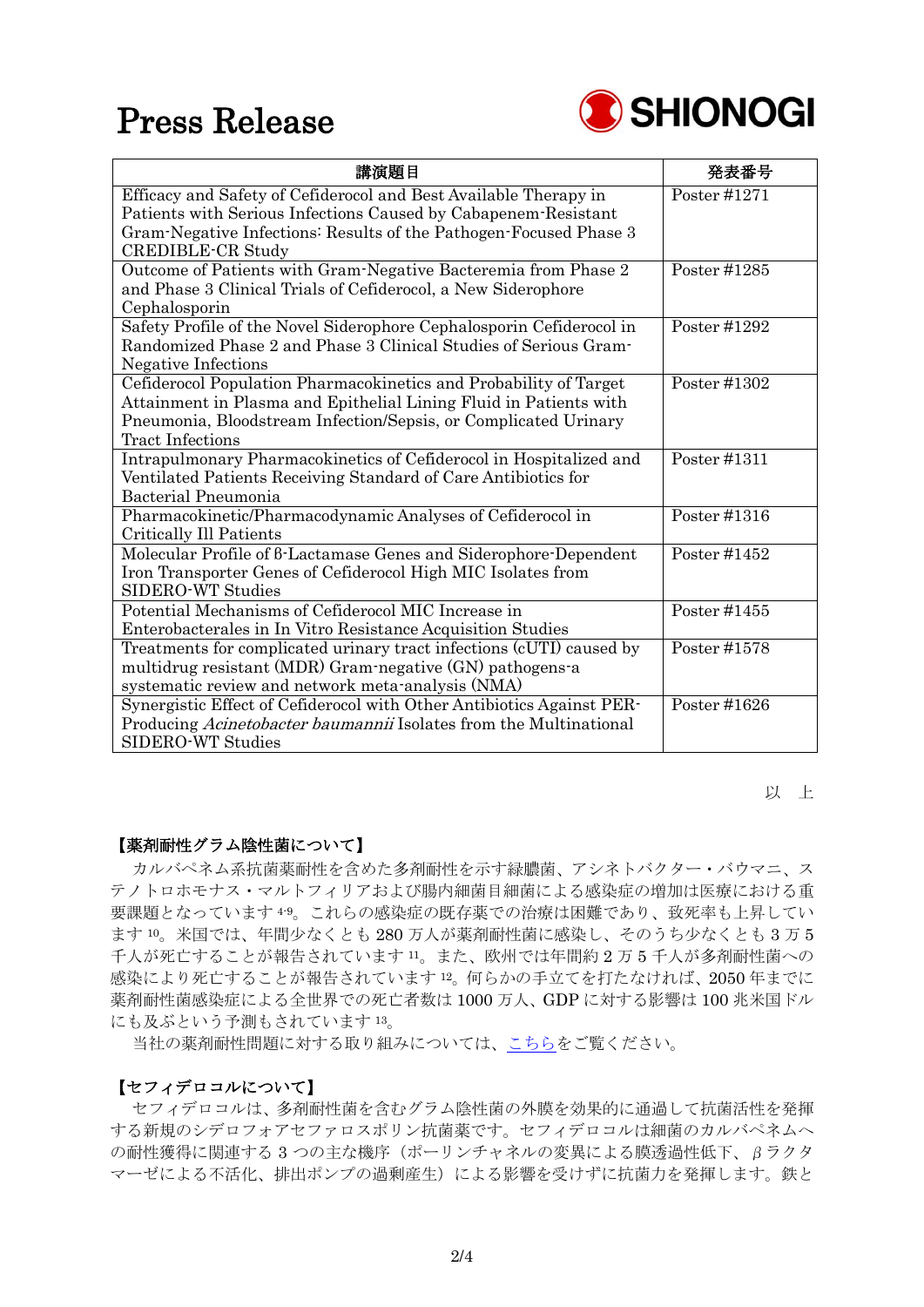# Press Release



結合する独自の構造を有することにより、細菌が養分である鉄を取り込むために利用する鉄トラ ンスポーターを介し、細菌内に能動的に運ばれます <sup>14</sup>。その結果、セフィデロコルは細菌のペリ プラズム内に効率よく取り込まれ、細胞壁合成を効率的に阻害します <sup>15</sup>。

### 参考

- 1. 2019 年 11 月 15 [日リリース](https://www.shionogi.com/content/dam/shionogi/jp/news/pdf/2019/191115.pdf) FETROJA®(cefiderocol)の米国における新薬承認について
- 2. 2020 年 9 月 29 [日リリース](https://www.shionogi.com/content/dam/shionogi/jp/news/pdf/2020/09/200929.pdf) FETROJA®(cefiderocol)の米国における院内肺炎の適応追加 承認取得について
- 3. 2020 年 4 月 28 [日リリース](https://www.shionogi.com/content/dam/shionogi/jp/news/pdf/2020/04/200428.pdf) FETCROJA®(cefiderocol)の欧州における承認取得について
- 4. World Health Organization. Global priority list of antibiotic-resistant bacteria to guide research, discovery, and development of new antibiotics. February 27, 2017. Retrieved from [https://www.who.int/medicines/publications/global-priority-list-antibiotic-resistant](https://www.who.int/medicines/publications/global-priority-list-antibiotic-resistant-bacteria/en/)[bacteria/en/.](https://www.who.int/medicines/publications/global-priority-list-antibiotic-resistant-bacteria/en/)
- 5. World Health Organization. 2019 ANTIBACTERIAL AGENTS IN CLINICAL DEVELOPMENT. 2019. Retrieved from <https://apps.who.int/iris/bitstream/handle/10665/330420/9789240000193-eng.pdf>
- 6. Hackel M, Tsuji M, Yamano Y, et al. In Vitro Activity of the Siderophore Cephalosporin, Cefiderocol, Against a Recent Collection of Clinically Relevant Gram-Negative Bacilli from North America and Europe, Including Carbapenem Non-Susceptible Isolates: The SIDERO-WT-2014 Study. Antimicrob Agents Chemother. 2017;61(9):e00093−17. [https://doi.org/10.1128/AAC.00093-17.](https://doi.org/10.1128/AAC.00093-17)
- 7. Diene SM, Rolain JM. Carbapenemase genes and genetic platforms in gram-negative bacilli: Enterobacteriaceae, Pseudomonas and Acinetobacter species. Clin Microbiol Infect 2014; 20:831−38.
- 8. Livermore DM. Current epidemiology and growing resistance of gram-negative pathogens. Korean J Intern Med 2012; 27:128−42.
- 9. Brooke JS. Stenotrophomonas maltophilia: an emerging global opportunistic pathogen. Clin Microbiol Rev 2012; 25:2−41.
- 10. Tangden T, Giske CG. Global dissemination of extensively drug-resistant carbapenemaseproducing Enterobacteriaceae: clinical perspectives on detection, treatment and infection control. J Intern Med 2015; 277:501−12.
- 11. Centers for Disease Control and Prevention (CDC). Antibiotic Resistance Threats in the United States 2019, Atlanta, GA: U.S. Department of Health and Human Services, CDC; 2019. Retrieved from [https://www.cdc.gov/drugresistance/pdf/threats-report/2019-ar](https://www.cdc.gov/drugresistance/pdf/threats-report/2019-ar-threats-report-508.pdf)[threats-report-508.pdf](https://www.cdc.gov/drugresistance/pdf/threats-report/2019-ar-threats-report-508.pdf)
- 12. European Centre for Disease Prevention and Control (ECDC). Technical Report: the bacterial challenge: time to react. 2009. Retrieved from [https://www.ema.europa.eu/en/documents/report/bacterial-challenge-time-react\\_en.pdf](https://www.ema.europa.eu/en/documents/report/bacterial-challenge-time-react_en.pdf)
- 13. O'Neill J. 'Tackling Drug-Resistant Infections Globally: Final Report and Recommendations'. Review on Antimicrobial Resistance. May 2016. Retrieved from [https://amr-review.org/sites/default/files/160525\\_Final%20paper\\_with%20cover.pdf](https://amr-review.org/sites/default/files/160525_Final%20paper_with%20cover.pdf)
- 14. Ito A, Nishikawa T., Matsumoto S, et al. Siderophore Cephalosporin Cefiderocol Utilizes Ferric Iron Transporter Systems for Antibacterial Activity against Pseudomonas aeruginosa. Antimicrob Agents Chemother. 2016;60(12):7396-7401.
- 15. Tillotson GS. Trojan Horse Antibiotics—A Novel Way to Circumvent Gram-Negative Bacterial Resistance? Infectious Diseases: Research and Treatment. 2016;9:45-52